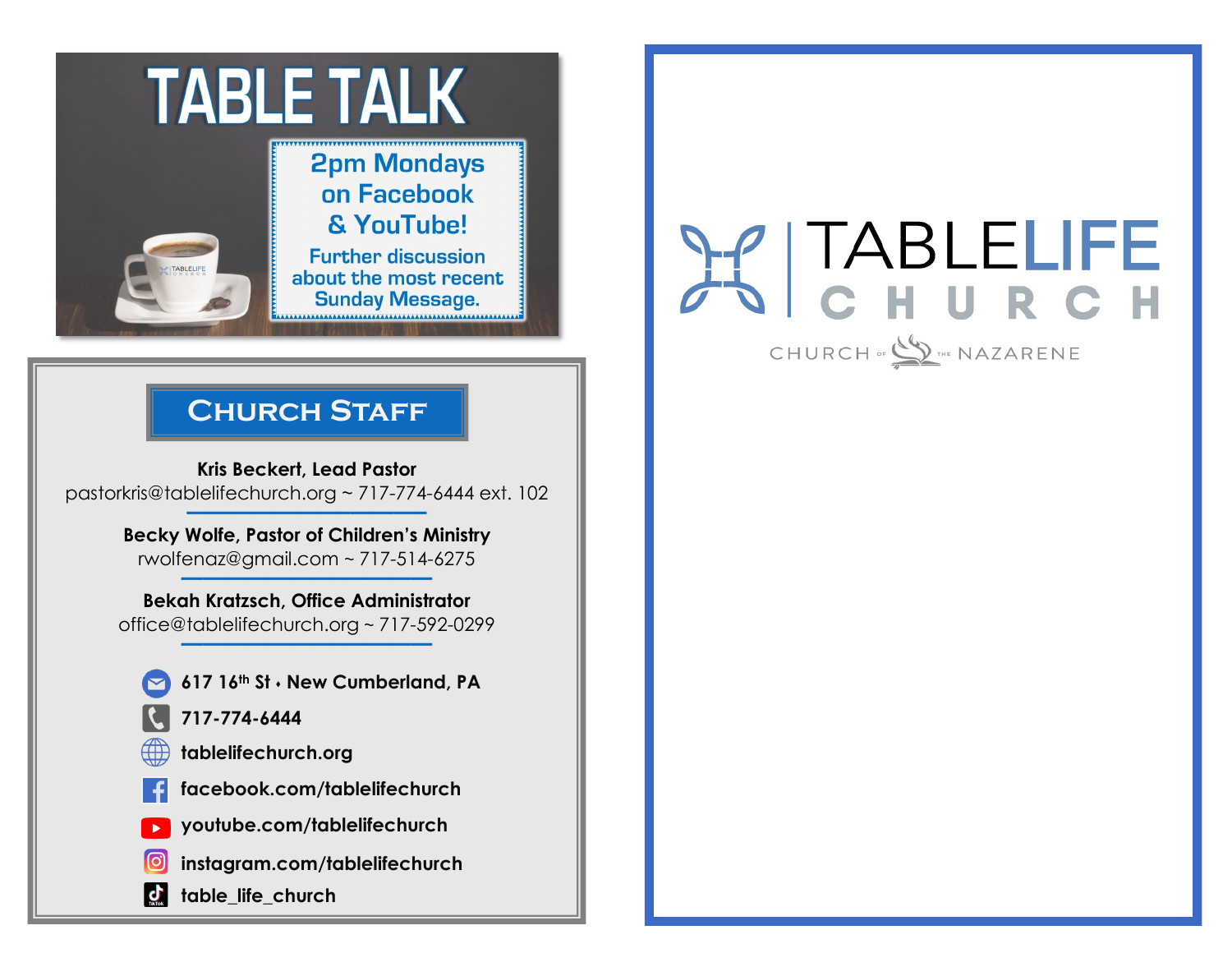

Order of Worship 17 April 2022 Easter Sunday The Resurrection of Our Lord

### **We Gather to Worship God**

Welcome Worship in Song Call to Worship Worship in Song

## **We Listen to the Word**

Prayer Sermon: "Hidden and Found"

## **We Come to the Table**

Prayer of Confession and Consecration The Lord's Prayer We Eat and Drink Together We Celebrate the Eucharist in Song

## **We Go to Live in the Reign of God**

Community Life Doxology Blessing and Sending



. Bring your favorite dish to share . Whiffle ball home run derby!

AFTER WORHIP IN THE GATHERING PLACE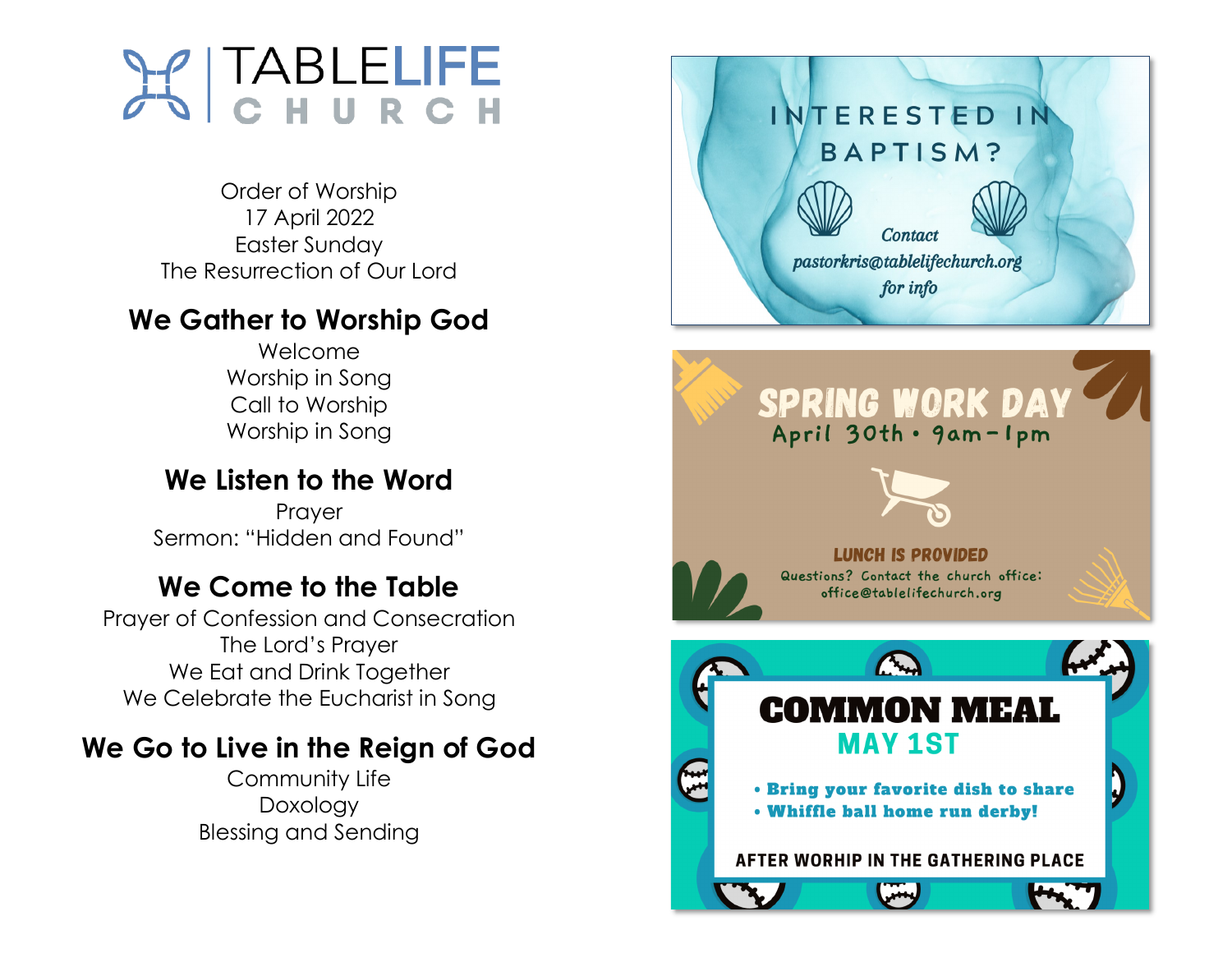#### **New Here? Need Prayer? Y** | TABLELIFE Please fill out a connection card located in the seats in front of **SCAN ME** you or online

## **NOTES Easter Sunday Hidden and Found Pastor Kris Beckert**

#### **In an egg hunt, what candy do you hope to find in the eggs?**

Mark 16:1 -8 When the Sabbath was over, Mary Magdalene, Mary the mother of James, and Salome bought spices so that they might go to anoint Jesus' body. 2 Very early on the first day of the week, just after sunrise, they were on their way to the tomb 3 and they asked each other, "Who will roll the stone away from the entrance of the tomb?" 4 But when they looked up, they saw that the stone, which was very large, had been rolled away. 5 As they entered the tomb, they saw a young man dressed in a white robe sitting on the right side, and they were alarmed. <sup>6</sup> "Don't be alarmed," he said. "You are looking for Jesus the Nazarene, who was crucified. He has risen! He is not here. See the place where they laid him. <sup>7</sup> But go, tell his disciples and Peter, 'He is going ahead of you into Galilee. There you will see him, just as he told you.'" <sup>8</sup> Trembling and bewildered, the women went out and fled from the tomb. They said nothing to anyone, because they were afraid.